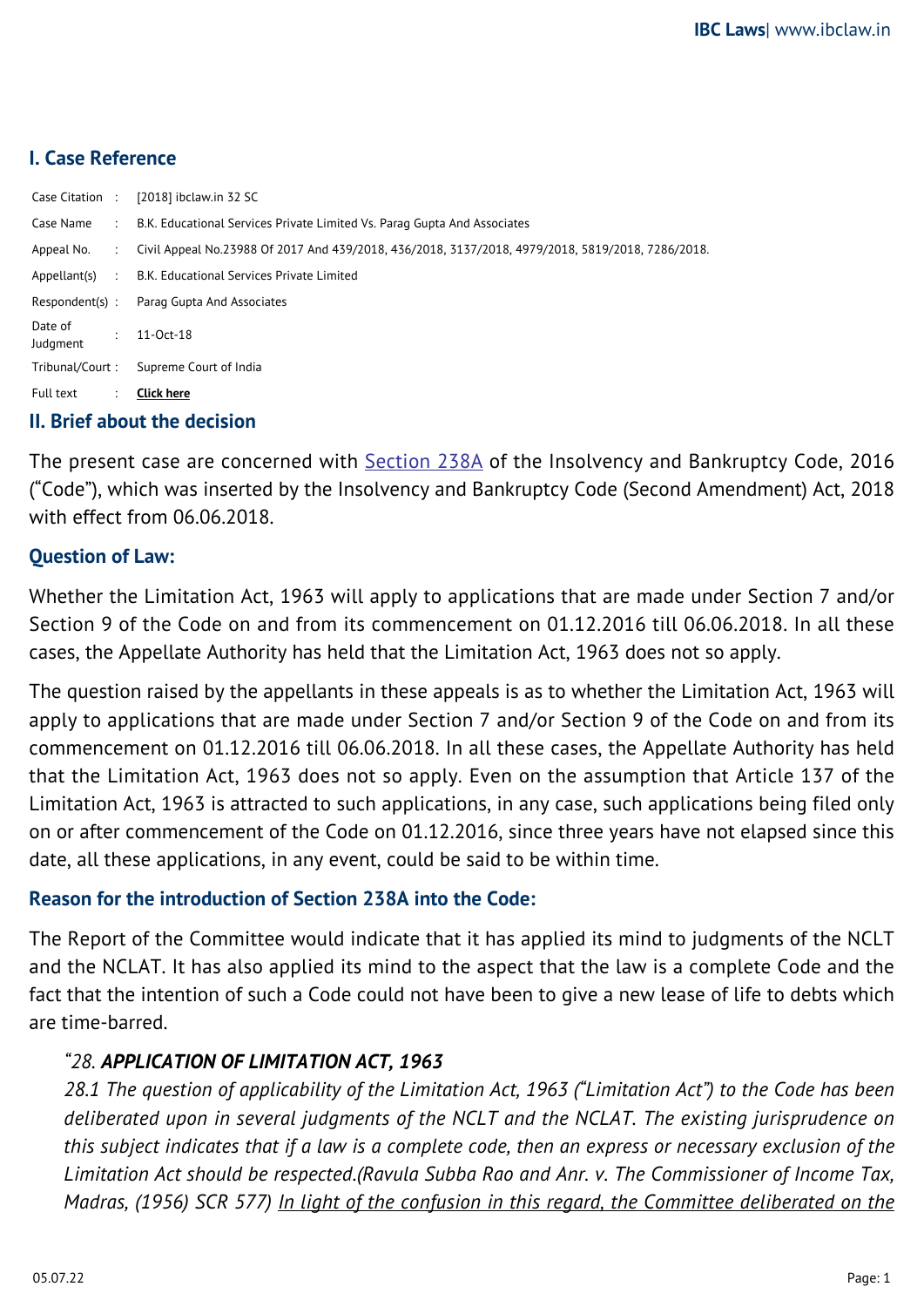*issue and unanimously agreed that the intent of the Code could not have been to give a new lease of life to debts which are time-barred. It is settled law that when a debt is barred by time, the right to a remedy is time-barred.(Punjab National Bank and Ors. v. Surendra Prasad Sinha AIR 1992 SC 1815) This requires being read with the definition of 'debt' and 'claim' in the Code. Further, debts in winding up proceedings cannot be time-barred,(Interactive Media and Communication Solution Private Limited v. Go Airlines, 199 (2013) DLT 267) and there appears to be no rationale to exclude the extension of this principle of law to the Code.*

*28.2 Further, non-application of the law on limitation creates the following problems: first, it reopens the right of financial and operational creditors holding time-barred debts under the Limitation Act to file for CIRP, the trigger for which is default on a debt above INR one lakh. The purpose of the law of limitation is "to prevent disturbance or deprivation of what may have been acquired in equity and justice by long enjoyment or what may have been lost by a party's own inaction, negligence or latches(Rajinder Singh v. Santa Singh, AIR 1973 SC 2537.)" Though the Code is not a debt recovery law, the trigger being 'default in payment of debt' renders the exclusion of the law of limitation counter-intuitive. Second, it re-opens the right of claimants (pursuant to issuance of a public notice) to file time-barred claims with the IRP/RP, which may potentially be a part of the resolution plan. Such a resolution plan restructuring time-barred debts and claims may not be in compliance with the existing laws for the time being in force as per section 30(4) of the Code.*

*28.3 Given that the intent was not to package the Code as a fresh opportunity for creditors and claimants who did not exercise their remedy under existing laws within the prescribed limitation period, the Committee thought it fit to insert a specific section applying the Limitation Act to the Code. The relevant entry under the Limitation Act may be on a case to case basis. It was further noted that the Limitation Act may not apply to applications of corporate applicants, as these are initiated by the applicant for its own debts for the purpose of CIRP and are not in the form of a creditor's remedy."* 

# **The position in law of the applicability of the Limitation Act, on a reading of the Code together with a cognate legislation, the Companies Act, 2013. Sections 3(6), 3(11), 3(12), and 5(6) of the Code:**

Under Section 434(1)(c) of the Companies Act, all proceedings under the Companies Act, including the proceedings relating to winding up of companies, pending immediately before such date, before any District Court or High Court, shall stand transferred to the Tribunal and the Tribunal may proceed to deal with such proceedings from the stage before they are transferred. This Section is also important in that it indicates that proceedings under the Companies Act relating to arbitration, compromise, arrangements and reconstruction and winding up of companies, that were pending before the District Court or the High Court, may now be transferred to the Tribunal. Each of these proceedings would directly be governed by the Limitation Act as they are proceedings before Courts. Obviously, upon transfer of such proceedings to the Tribunal, it cannot be stated that because these proceedings are now before the Tribunal, the Limitation Act will cease to apply. Also, in fresh applications that are made after the Code comes into force, it cannot be said that to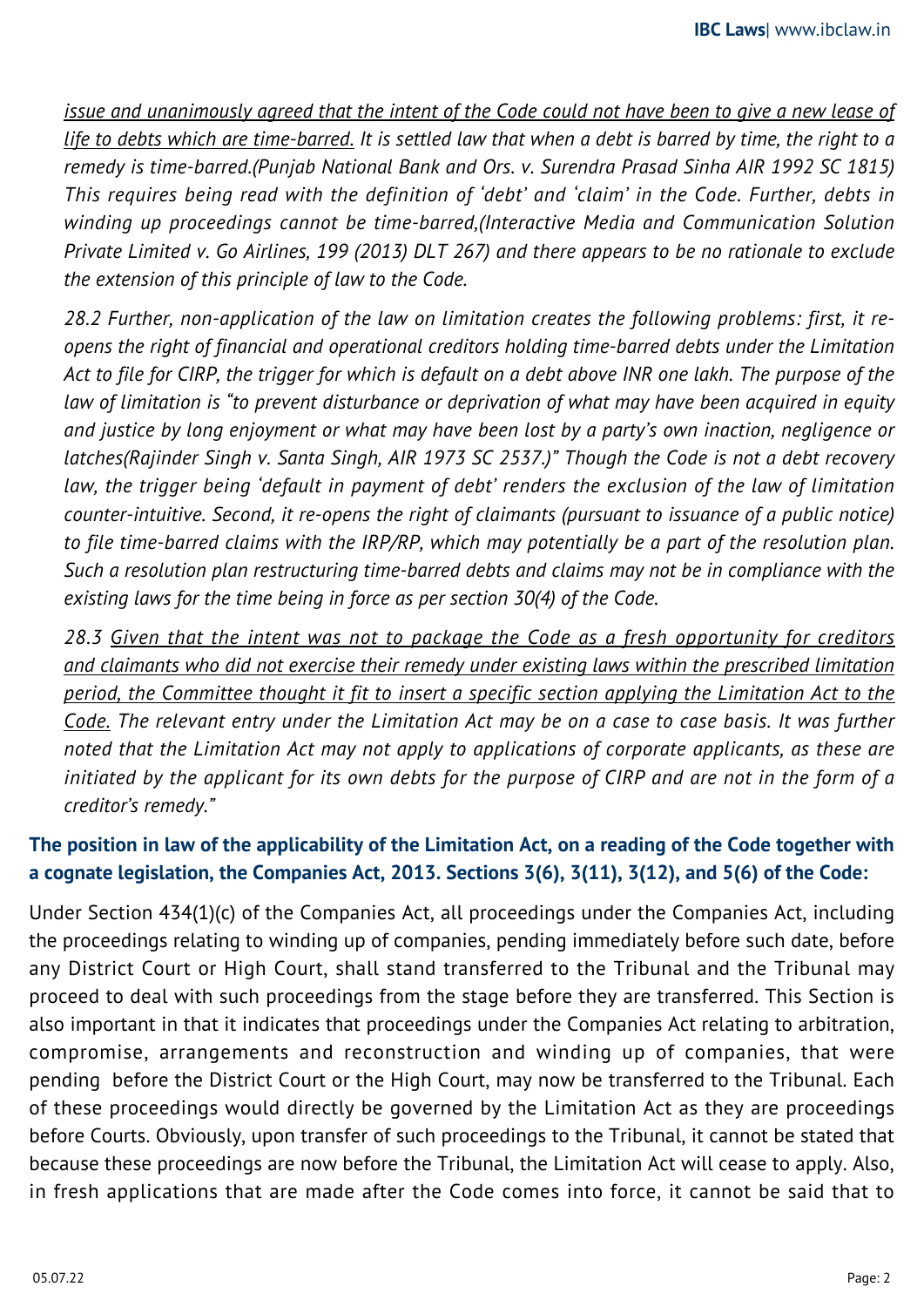such applications, the Limitation Act will not apply, but to applications that are transferred from the District Court or the High Court, the provisions of the Limitation Act will apply. In particular, winding up proceedings pending before a High Court are liable to be transferred to the NCLT for further decision by applying the Code and not the Companies Act. This becomes clear on a reading of Rule 5 of the Companies (Transfer of Pending Proceedings) Rules, 2016.

# **It is thus clear that Section 433 of the Companies Act, 2013 would apply to the Tribunal even when it decides applications under Sections 7 and 9 of the Code.**

Given the fact that the "procedure" that would apply to the NCLT would be the procedure contained inter alia in the Limitation Act, it is clear that the NCLT would have to decide applications made to it under the Code in the same manner as it exercises its other jurisdiction under the Companies Act. This being the position in law, it is clear that when various provisions of the Companies Act were amended by the Eleventh Schedule to the Code, it was unnecessary to apply and adapt Section 433 of the Companies Act to the Code, as was done to various other Sections of the Companies Act.

Section 238A, being clarificatory of the law and being procedural in nature, must be held to be retrospective, it is necessary to refer to a few judgments of this Court. In *M.P. Steel Corporation v. CCE, (2015) 7 SCC 58*. A perusal of this judgment would show that limitation, being procedural in nature, would ordinarily be applied retrospectively, save and except that the new law of limitation cannot revive a dead remedy. This was said in the context of a new law of limitation providing for a longer period of limitation than what was provided earlier. In the present case, these observations are apposite in view of what has been held by the Appellate Tribunal. An application that is filed in 2016 or 2017, after the Code has come into force, cannot suddenly revive a debt which is no longer due as it is time-barred.

The court may also refer to a recent decision of this Court in *[SBI v. V. Ramakrishnan, \(2018\) SCC](https://ibclaw.in/state-bank-of-india-vs-v-ramakrishnan-anr-supreme-court/) [Online SC 963](https://ibclaw.in/state-bank-of-india-vs-v-ramakrishnan-anr-supreme-court/)*, where this Court, after referring to the selfsame Insolvency Law Committee Report, held that the amendment made to Section 14 of the Code, in which the moratorium prescribed by Section 14 was held not to apply to guarantors, was held to be clarificatory, and therefore, retrospective in nature, the object being that an overbroad interpretation of Section 14 ought to be set at rest by clarifying that this was never the intention of Section 14 from the very inception.

It will be seen from a reading of the definition of "debt" in Section 3(11) of the Code, that "debt" is said to mean a liability or obligation in respect of a claim which is "due" from any person, and includes a financial debt and an operational debt.

The definition of "default" in Section 3(12) uses the expression "due and payable" followed by the expression *"and is not paid by the debtor or the corporate debtor……*". "Due and payable" in Section 3(12), therefore, only refers to the whole or part of a debt, which when referring to the date on which it becomes "due and payable", is not in fact paid by the corporate debtor. The context of this provision is therefore actual non-payment by the corporate debtor when a debt has become due and payable.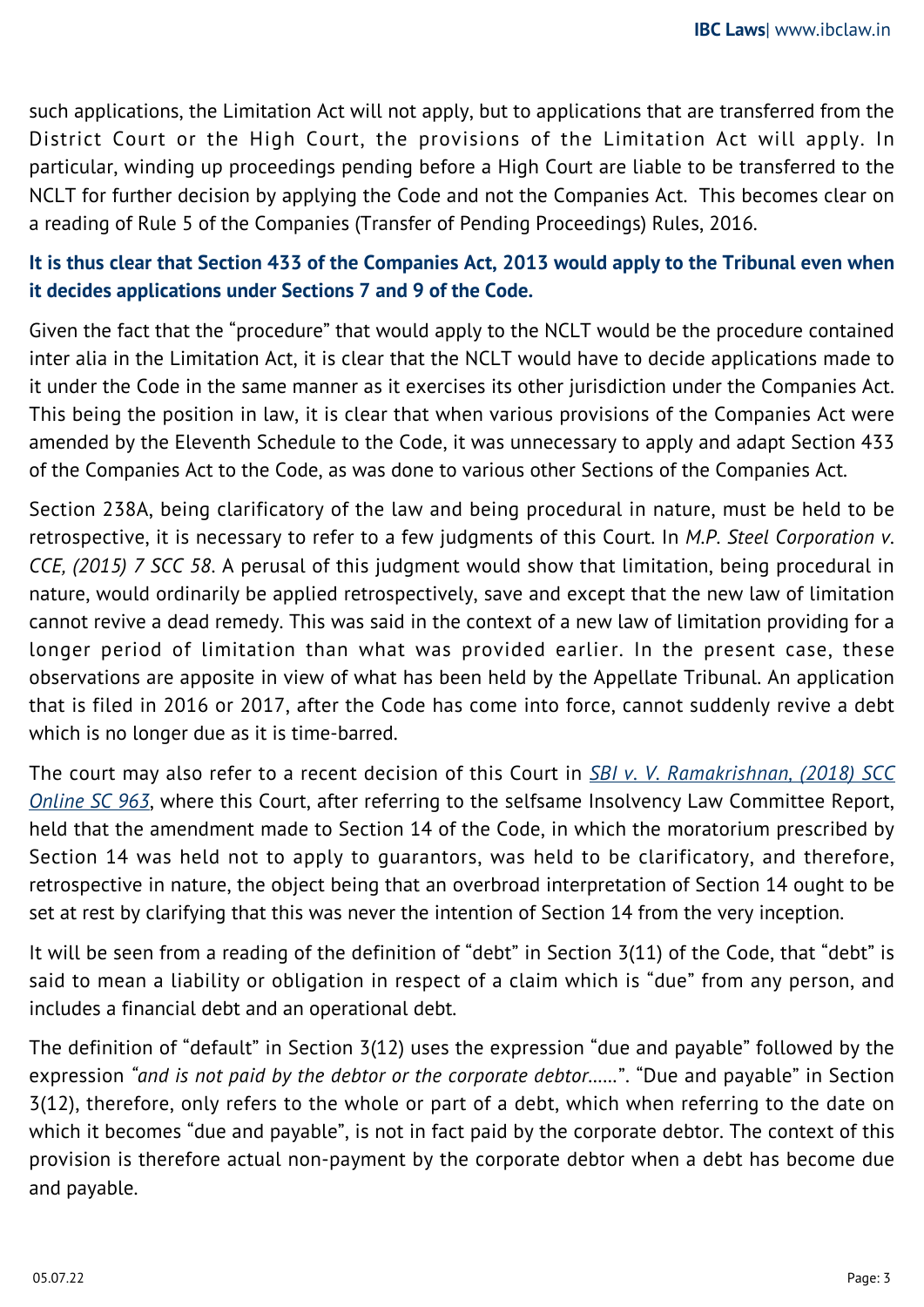Section 7 applies to a financial creditor who may file an application for initiating a corporate insolvency resolution process against a corporate debtor when a "default" has occurred. The same expression is used when it comes to an operational creditor, who may on the occurrence of a "default" under Section 8, deliver a demand notice as may be

prescribed. What throws considerable light on the expression "default" is Section 8(2)(a).

It will be seen from a reading of Section 8(2)(a) that the corporate debtor shall, within a period of 10 days of the receipt of the demand notice, bring to the notice of the operational creditor the existence of a "dispute". We have seen that "dispute" as defined in Section 5(6) includes a suit or arbitration proceeding relating to certain matters. Again, under Section 8(2)(a), the corporate debtor may, in the alternative, disclose the pendency of a suit or arbitration proceedings filed before the receipt of the demand notice. It is clear therefore, that at least in the case of an operational creditor, "default" must be non-payment of amounts that have become due and payable in law. The "dispute" or pendency of a suit or arbitration proceedings would necessarily bring in the Limitation Act, for if a suit or arbitration proceeding is time-barred, it would be liable to be dismissed. This again is an important pointer to the fact that when the expression "due" and "due and payable" occur in Sections 3(11) and 3(12) of the Code, they refer to a "default" which is non-payment of a debt that is due in law, i.e., that such debt is not barred by the law of limitation. It is well settled that where the same word occurs in a similar context, the draftsman of the statute intends that the word bears the same meaning throughout the statute (see *Bhogilal Chunilal Pandya v. State of Bombay, 1959 Supp. (1) SCR 310 at 313-314)*. It is thus clear that the expression "default" bears the same meaning in Sections 7 and 8 of the Code, making it clear that the corporate insolvency resolution process against a corporate debtor can only be initiated either by a financial or operational creditor in relation to debts which have not become time-barred.

Strong reliance was placed by Shri Dholakia on France *B. Martins v. Mafalda Maria Teresa Rodrigues, (1999) 6 SCC 627*, by which Section 24A was inserted in the Consumer Protection Act, 1986 by a 1993 amendment, making the provisions of the Limitation Act applicable to the Consumer Protection Act. In turning down the plea that Section 24A would cover the period from 1986 to 1993, this Court held that the legislature in its wisdom thought it appropriate not to prescribe a period of limitation for proceedings under the Act as the object of that Act was for the better protection of the interest of consumers. The Court, therefore, held that the addition of Section 24A in the Act shows that initially, the legislature did not intend to prescribe any period of limitation for filing complaints under the Act as it would stultify the beneficent social legislation contained therein. This case is again wholly distinguishable in that the Court found that the Consumer Protection Act is a beneficial social legislation, whose object was not to apply the Limitation Act when it was first enacted. On the contrary, in the present case, we find that the object of the Code was subserved by applying Section 433 of the Companies Act from the very inception of the Code. Also, the Insolvency Law Committee Report of March, 2018 makes it clear that the object of the Code from the very beginning was not to allow dead or stale claims to be resuscitated. In this view of the matter, we are afraid that this judgment also would have no bearing.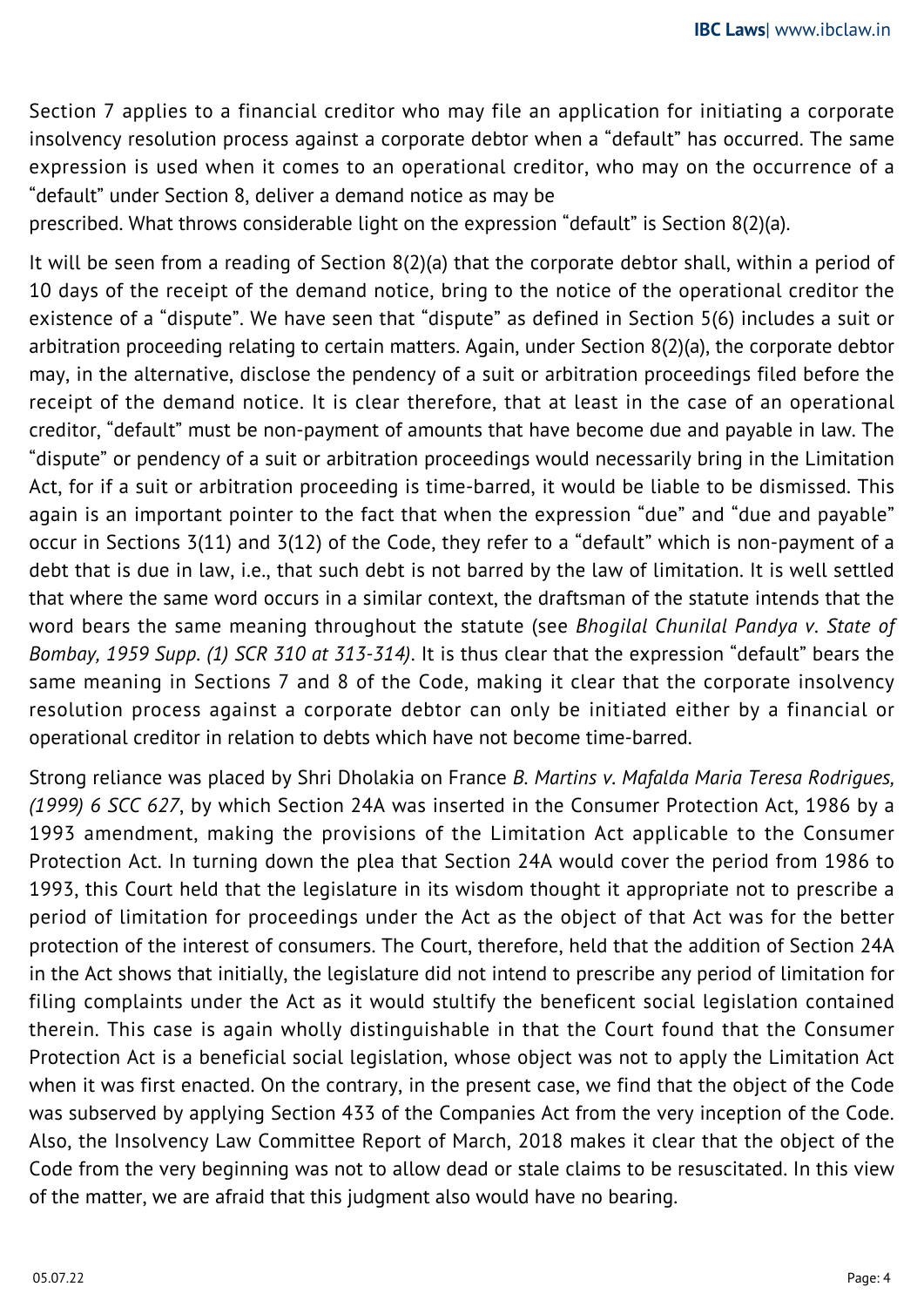SC have held that at least insofar as the Code is concerned, the intention of the legislature, from the very beginning, was to apply the Limitation Act to the NCLT and the NCLAT while deciding applications filed under Sections 7 and 9 of the Code and appeals therefrom. Section 433 of the Companies Act, which applies to the Tribunal and the Appellate Tribunal, expressly applies the Limitation Act to the Appellate Tribunal, the NCLAT, as well. Also, the argument that the NCLAT is an appellate tribunal which is common to three statutes, under one of which, viz., the Competition Act, no period of limitation has been prescribed, would not lead to any anomalous situation. When the Appellate Tribunal, i.e., the NCLAT decides an appeal under the Competition Act, since an appeal is a continuation of the application filed before the Competition Commission (See *Lachmeshwar Prasad Shukul and Ors. v. Keshwar Lal Chaudhuri and Ors., AIR 1941 FC 5)*, the NCLAT will decide the appeal on the footing that the Limitation Act did not apply to an application made before the Competition Commission. On the other hand, insofar as applications are filed under Section 7 or 9 of the Code, or petitions or applications filed under the Companies Act, the NCLAT will decide such petitions/applications on the footing that the Limitation Act will apply to such petitions/applications. Merely because appeals under different statutes are sent to one appellate tribunal would make no difference to the position in law. Undoubtedly, if three separate appellate tribunals had been constituted under the three enactments in question, this argument would have no legs to stand on. Merely because, from the point of view of convenience, appeals are filed before one appellate forum would not mean that any anomalous situation would arise as each appeal would be decided keeping in mind the provisions of the particular Act in question. Therefore, this argument also must be rejected.

Shri Dholakia argued that the Code being complete in itself, an intruder such as the Limitation Act must be shut out also by application of Section 238 of the Code which provides that, *"notwithstanding anything inconsistent therewith contained in any other law for the time being in force"*, the provisions of the Code would override such laws. In fact, Section 60(6) of the Code specifically states as follows:

## *"60. Adjudicating Authority for corporate persons.—*

### *xxx xxx xxx*

*(6) Notwithstanding anything contained in the Limitation Act, 1963 (36 of 1963) or in any other law for the time being in force, in computing the period of limitation specified for any suit or application by or against a corporate debtor for which an order of moratorium has been made under this Part, the period during which such moratorium is in place shall be excluded."*

This provision would have been wholly unnecessary if the Limitation Act was otherwise excluded either by reason of the Code being complete in itself or by virtue of Section 238 of the Code. Both, Section 433 of the Companies Act as well as Section 238A of the Code, apply the provisions of the Limitation Act "as far as may be". Obviously, therefore, where periods of limitation have been laid down in the Code, these periods will apply notwithstanding anything to the contrary contained in the Limitation Act. From this, it does not follow that the baby must be thrown out with the